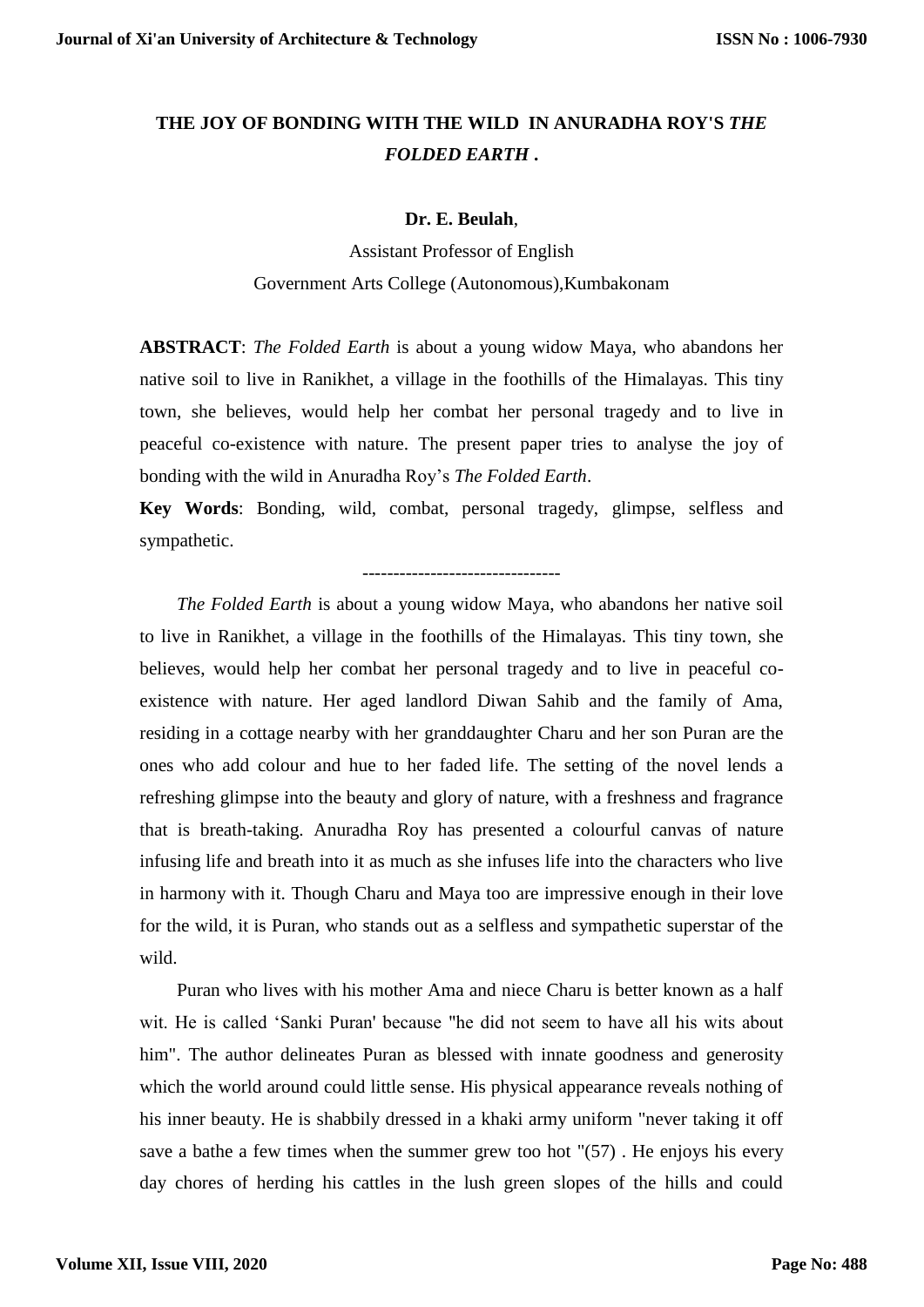connect with the wild around with ease and empathy. Going by worldly standards, he is a despicable dull head and is scorned at by all, especially Mr. Chauhan, the town administrator who professes to keep the town and its people clean and tidy.

Puran's love for his fellow creatures is selfless and heart-warming. He communicates with birds and animals receiving a fond reciprocation. His love for the voiceless creatures is unconditional and pure. He stands as a sharp contrast to the modern man whose senses are benumbed and bereft of any emotions not even for his fellow humans. His retreat into the wild and staying in nature's midst makes him oblivious to the concerns of the material world. His disposition and kindness to the animals is never understood by a man like Mr. Chauhan. "I have seen this mad man sitting on Mall Road in that dirty uniform, feeding stray dogs... "(58) and warns that he " will tackle this with immediate effect " (58). People harass him and call him crazy and though Puran is as " defenseless as a child " (58), he could "talk to animals... gave dead birds and bats tender burials and allowed monkey to pick lice off his head " (58).

Anuradha Roy adds an aura of charm and grace to Puran by showing him as the 'good samaritan ' to the co-habitats of the wild. The human world baffled him and his comfort zone is not where there are people around, but animals with whom he shared a special bond. As stated by Thoreau (1980:116) in the wild "there is the strength, the marrow of nature". He immersed himself most often in the green canopy of the forest herding his cattle and being their guardian angel. Each day in the forest slopes is an enterprise to Puran. One such morning, he comes back holding an animal in his arms. It is a young deer which looks delicate and beautiful with its long eyelashes and big moist noise. As Puran sets it down for his family to see, the fawn refuses to let anyone touch or come closer to at. Puran delights at the sight of the young one and " knelt next to it, and groaned and cooed and slapped the sides of his thighs " (70).

Puran's unique ability to befriend animals is obvious by the way the young deer he rescues responds to his touch. When Puran cooed, " it turned its head in his direction, took a step towards him and even allowed him to touch it "(70) . His infinite tenderness is seen as he makes the young deer, a soft cushioned bed with piled pine needles and dry grass. He names it Rani and carries it like a baby whenever he goes to the forest and feeds the animal with milk and " muttered to it day and night "(70). The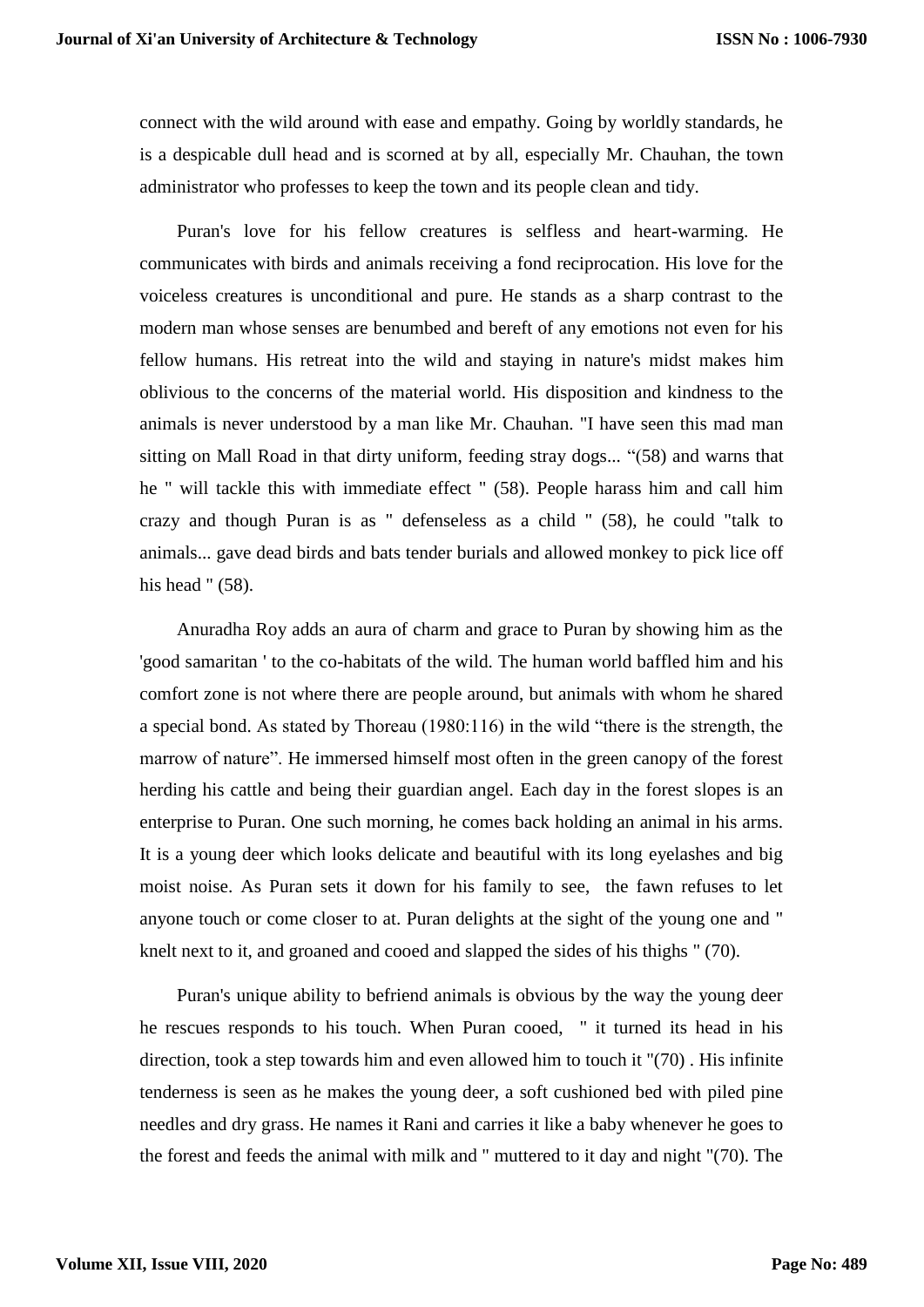young deer would listen to his fond entreaties " with the distant patience of a diva before an acolyte "(70) . The clerk, his neighbour playfully mocks at him saying " Puran has a lover at last, a princess no less and she's playing as hard to get as any pretty woman... Sanki, shall we arrange a wedding? ".

The fun poked at his expense leaves Puran untouched. His boundless love for the harmless and helpless animals can never be understood by those around who consider him insane and crazy. Neither praise nor blame could affect his sweet disposition. He stands a sharp contrast to the modern man who has no time to stand and stare at the beauty of the wild and whose mind is preoccupied with earning material gains. Neither the beauty of the wild nor the vibrancy of its creatures hold him in wonder. He stays blinded to the infinite bliss that nature could offer. To quote Fromm (1996:32) "Man's comfortable life amidst the convenience of technology has caused him to suffer a spiritual death".

The 'good samaritan ' instincts in Puran is a rare and admirable quality. His ability to communicate with animals and the reciprocation from them in turn is a pleasure to witness. He is able to build trust and connect with the non-humans quite effortlessly. Diwan Sahib's comment is fitting and appropriate in this regard. " It was extremely rare, though not unknown, for wild animals to trust human beings... why should they, when we have destroyed their world? Puran's affinity to animals was a lost treasure. Puran was the sanest of all, because animals knew whom to trust. They were imbeciles themselves who called Puran half witted " (74) . It is true indeed that Puran, judging by the world's standards is looked down upon as crazy, while, he is better at sanity check than the rest of the world. He stays blissful and content the way he is, far from the madding crowd, unmindful and oblivious to the material comforts and joy, the modern man is frantically after.

At another occasion, when his cow had fallen in a deep gully, Puran takes turn with Charu to sit by it, stroking the helpless animal and applying his own concoction of herbs to its wounds and muttering and rambling something into its ears. Whenever the poor cow felt Puran's presence close by, its eyes "appeared to flicker with a suggestion of life, its pain seemed briefly soothed "(100). Puran towers tall and lovable in his tender and warm gesture towards animals. His empathy and the resultant sympathy towards them is hard to find among people of today whose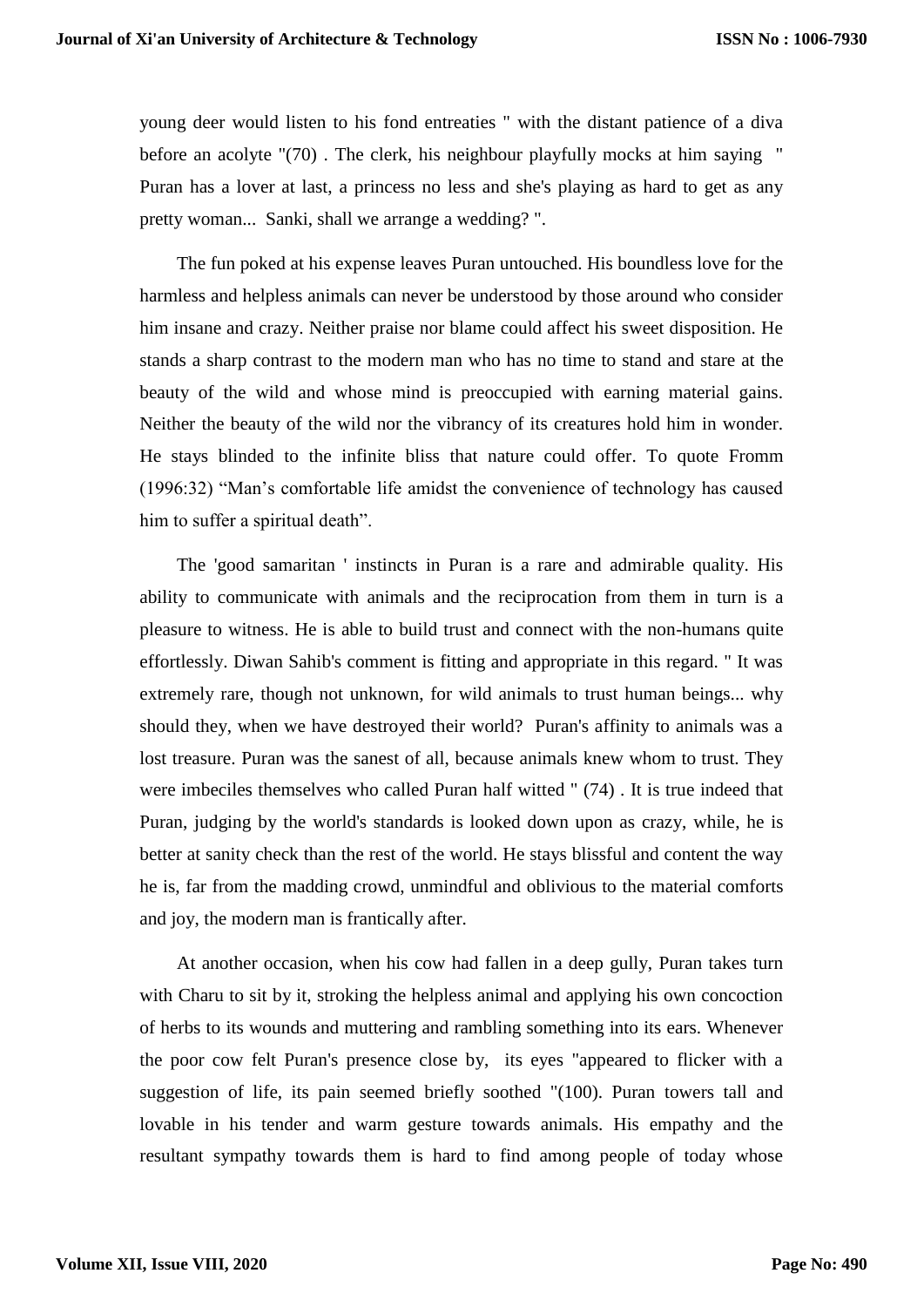professed sanity has only stripped them of their natural goodness and made them apathetic. Living amidst the din and the bustle of crowded towns and cities in huge concrete jungles, modern man seems bereft of finer sensibilities and emotions.

Puran's richness of love is also evident when he feeds much of his own food to the animals he befriends and thus goes hungry most often. Whenever Puran gets his free quota of tea and bread from the local tea stall, a ring of dogs would surround him and Puran though being hungry himself, with no hesitancy would drop them scraps around and " the stray dogs lolled at his feet, contented after their snacks "(142). When there are forest fires, Puran's care and love stands out as he becomes adventurous and daring . "One year Puran had run into the flames in the middle of the night and come back with a singed fox cub; another year he had rescued a baby monkey from the burning forest "(142). Puran is indeed blessed with the beauty of the soul, however shabby and dishevelled he may look from without.

The intensity of Puran's love for the baby deer that he rescued from the forest is seen as he finds the deer missing one day. Under his special care, the fawn had grown steadily and he had tended it as his own child. Puran goes frantic over the missing deer and acts like one possessed. The prospect of dangers from the leopards, jackals and foxes sends a shiver down his spine and he calls out to her aloud. Charu assists him in his search but all in vain. The forest guard informs them that the deer had been taken away to the police station. When he is admonished " You crazy fool, Puran, don't you know it's illegal to keep those deer at home? What were you thinking? It's not a pet dog or a goat, it's a deer.... it's going to Nainital Zoo "(163), Puran acts in a flash. With Charu, he makes a lightening plunge into the wild, crossing boulders and bushes and barges into the station remaining deaf to the yelling of the Chowkidar. Puran stands devastated at the sight of the deer behind the bars pacing restlessly, sliding on the polished floor and knocking its head on the walls. Having no knowledge of the rules and laws of the world and unconcerned of any, he is griefstricken at the plight of his deer in distress. Puran " held the bars and rocked back and forth. Something between a moan and a sob burst from him, then turned into rhythmic keening sound "(164).

Charu's pleading with the Chowkidar is of no avail and knowing that her words would not count with the people, she rushes out to get the help of Diwan Sahib.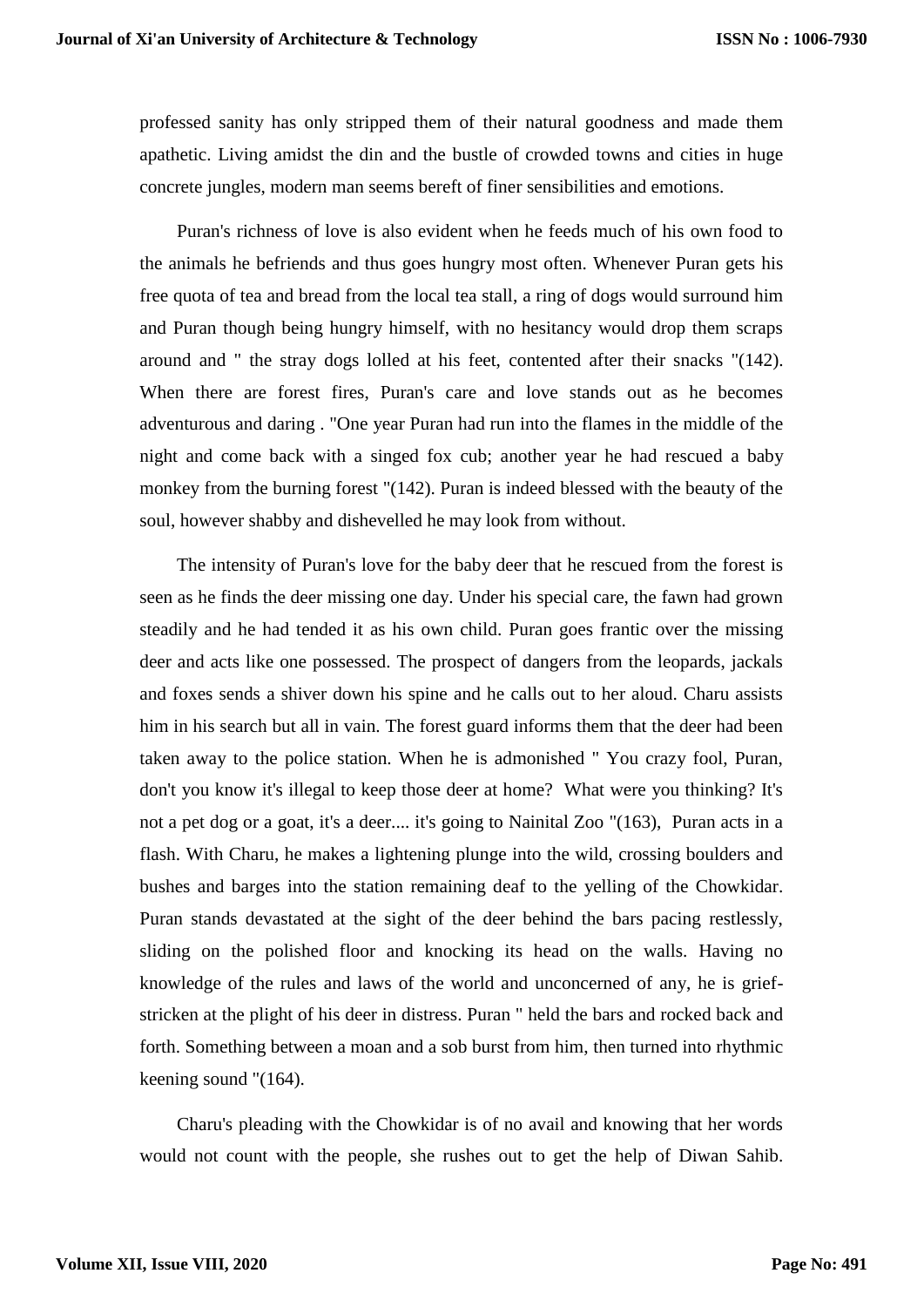When finally Diwan Sahib comes, the deer is nowhere to be seen and instead Puran is seen shut behind the bars. It is a distressing sight to see Puran huddling in a corner whimpering and groaning, scratching his head and slapping his thighs in despair. Sahib tries his best to explain things to the constable.

" Puran was a little different from others. He could not talk to people, but he could talk to the animals. Animals trusted him. Foxes came to him if he called them. Injured birds arrived on his doorsteps to be cured. Dogs with broken legs found their way to his cowshed. It was necessary that he be treated differently because he was incapable of understanding such things as wildlife laws.... Puran was not raising the deer with a view to eating it. He had rescued it from the forest. If he had not rescued it, the lost deer would have been devoured by other animals.... Puran is a special case. "(170).To the constable, law is the only language she could understand and sentiments can have no relevance in her line of duty. She replies in a matter- of factly tone, "The law is the law. I have work to do. It is illegal for people to keep wild animals at home whether as pets or as food. He is no different from anyone else in the eyes of law "(171).

Puran comes home after three days, a helpless and beaten man, having lost the love of his life for no conceivable reason. He seems lost in grief and confines himself to his ramshackle shed forgoing his meals. The deer which has been sent to the Nainital Zoo, also mopes and pines in its cage at her Zoo and refuses food and water. It stood immobile in a corner of her cage despite the vet's effort to coax it. The vet doctor finally hopes that if Puran be brought to see the deer, it might survive. "The deer might eat if he feeds it... that's the only hope" (172). But Chauhan, the town administrator, wielding stern control as always refuses permission and as a result, "on the thirteenth day, the deer died of malnutrition, dehydration and grief " (172).

Thereafter, Puran isolates himself taking refuge in the cowshed and despite his mother's knocks, entreaties and curses, refuses to come out or speak to anybody.

Roy's delineation of Puran sends potent message to the readers. He stands a glaring contrast to the other characters who, despite living in nature's midst are unable to conne to the non -human world. Maya and Charu also display their finer sensibilities but they nevertheless, pale in comparison with Puran's incredible intimacy with his fellow beings. His character is noble transcending petty concerns